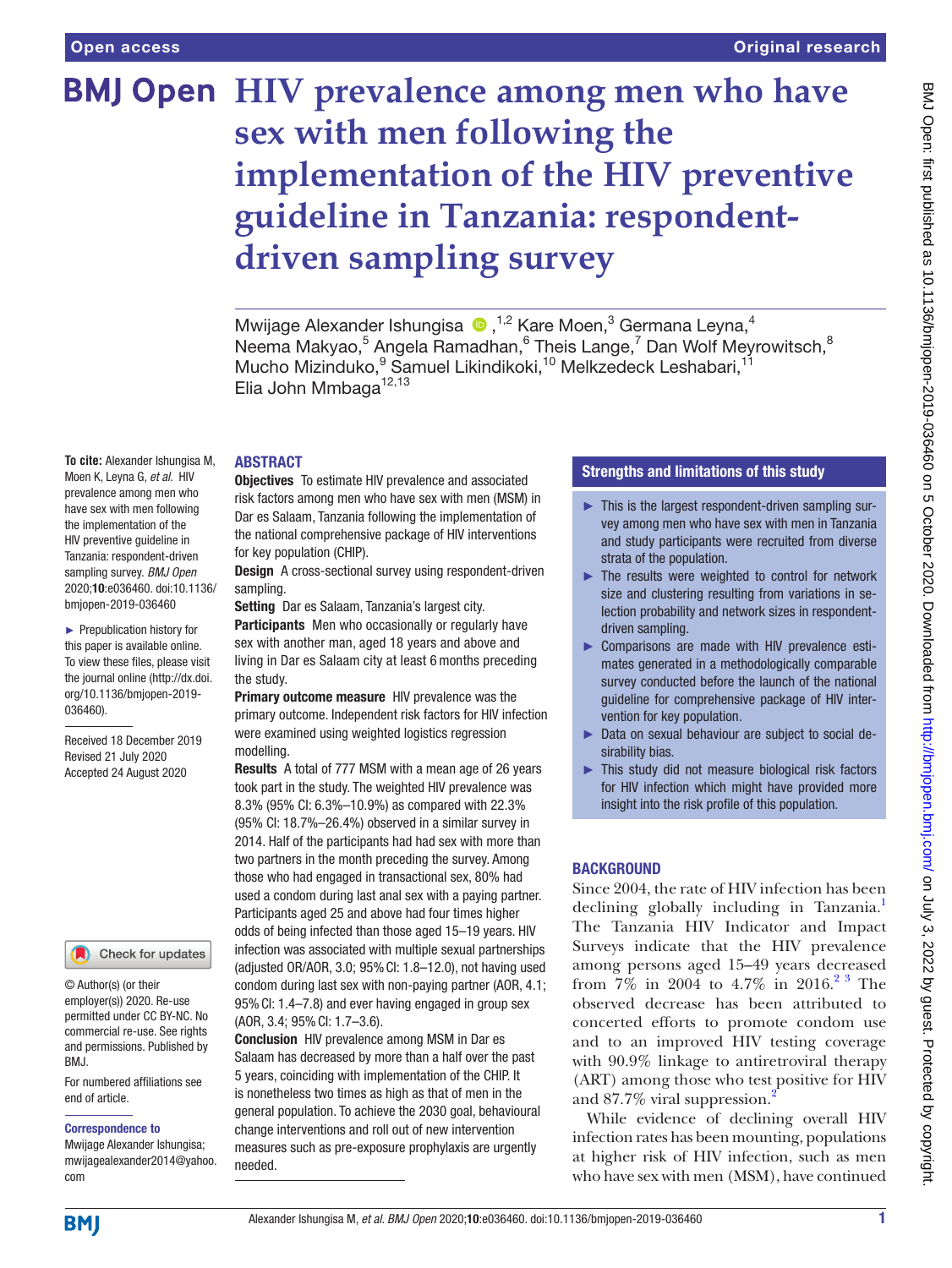to carry a disproportionate burden of HIV in Africa and beyond. Studies from Africa have indicated that the HIV prevalence among MSM are 2–20 times higher than that in the general population. $+12$  Recent studies have estimated the HIV prevalence among MSM in Tanzania to range from 12.5% in Zanzibar to 22.3% in Dar es Salaam and 11.1% in Tanga.[4 6 13 14](#page-7-2) Practices associated with increased risk of HIV, such as multiple sexual partnerships, unprotected anal sex, group sex, alcohol and drug use, and commercial sex have been commonly reported among MSM.<sup>491315-17</sup> A high prevalence of sexually transmitted infections, such as herpes simplex virus type 2, has also been associated with high infection rates among MSM.<sup>46 10 12 15</sup>

Populations at increased risk of HIV infection have been estimated to contribute up to 30% of new HIV infections in sub-Saharan Africa, making it impossible to leave them behind if we are to achieve the ambitious third sustainable development goal and end the HIV epidemic by  $2030.<sup>718</sup>$ 

In 2014, Tanzania launched a national guideline for comprehensive package of HIV intervention for key population (CHIP) coupled with training of healthcare workers and the embracement of a multi-sectorial approach to control the HIV epidemic.<sup>19</sup> CHIP provided a detailed description of preventive, curative and psychosocial interventions key population including MSM should receive when seeking healthcare services. Specifically, the guideline directed healthcare workers to provide HIV counselling and testing, screening for sexually transmitted infections, condoms, male health education, and pre-exposure and post-exposure prophylaxis as part of the preventive package. Screening for tuberculosis and other opportunistic infections, vaccination and treatment of viral hepatitis, ART and nutrition were among the treatment and care package services. Psychosocial support component of the package included mental health services, legal advice, personal development and empowerment as well as establishment of peer support groups. The roll out of CHIP alongside training of healthcare workers aimed to reduce stigma, increase service access with the ultimate goal of reduction in HIV infection rate among MSM.

Nearly half a decade later, no study has evaluated the state of the HIV epidemic in key populations. Given the notable decrease in HIV infection rates in Tanzania's general population, it is important that the dynamic of the HIV epidemic is tracked also in these populations as to inform government efforts aiming to achieve the 2030 goal.<sup>[2](#page-7-1)</sup> This study seeks to provide information on the prevalence of HIV and associated sexual behaviour-related risk factors among MSM in Dar es Salaam following nearly half a decade of implementation of CHIP.

#### **METHODS**

#### Design and setting

This was a cross-sectional integrated bio-behavioural surveillance (IBBS) survey among MSM conducted between October and December 2017 in Dar es Salaam,

the largest city in Tanzania. The location was chosen because it has a large population of MSM and a high prevalence of HIV, and also because baseline data were available for comparison (ie, data on HIV prevalence and associated risk factors among MSM before the implementation of the CHIP started).<sup>20</sup> Dar es Salaam is a fast-growing city and currently has a population of about 5million. The estimated overall HIV prevalence among adults aged 15–49 years is  $6.3\%$ <sup>2</sup>

#### Study population

MSM aged 18 and above were invited to participate in this survey. Participation required that the person had engaged in same-sex sex during the last 3 months preceding the survey. Also, participants needed to have had an address in, and lived in, Dar es Salaam for at least 6months before recruitment commenced.

#### Sample size estimation

We used the formula by Fleiss *et al* to calculate the sample size which aimed at achieving desired precision around point estimates for HIV infection among MSM.<sup>3</sup> According to the 2014 estimates for Dar es Salaam, the prevalence of HIV was 22% among MSM.<sup>[4](#page-7-2)</sup> With a desired precision of 5%, taking into account a design effect (DEFF) of 3, based on the median DEFF found for key variables in similar respondent-driven sampling (RDS) surveys in the region, $5-9$  the estimated sample size for this study was 759.

#### Sampling and recruitment

Since there was no sampling frame for MSM, eligible study participants were recruited using  $RDS$ .<sup>21</sup> RDS is a chain referral sampling method that incorporates a recruitment strategy to offset oversampling of certain population groups to minimise traditional snowballing bias.<sup>[22](#page-7-9)</sup> Initially, selected members of the target population (referred to as 'seeds') refer other members of the same population to the study team for possible participation in a succession of waves until the desired sample size is achieved. Seeds were identified from different strata of MSM among our previous study contacts and through a meeting with the key population community advisory board. Characteristics that were taken into account in selection of seeds were age, socioeconomic status, locality and sexual preference (preference for insertive or receptive anal sex). Recruitment networks and waves by age groups for this study are presented in [figure](#page-2-0) 1. To attain equilibrium, recruitment waves ranged from 5 to 14 waves depending on the seed.

#### Data collection tool and data collection procedures

A questionnaire validated in previous IBBS surveys conducted by our research group and others was used in this study. $\frac{4}{1}$  $\frac{4}{1}$  $\frac{4}{1}$  The questionnaire contained questions on sociodemographic characteristics and sexual practices and was administered in Swahili, the language spoken by all Tanzanians. Seeds were identified and represented different groups of MSM. Participants were invited to a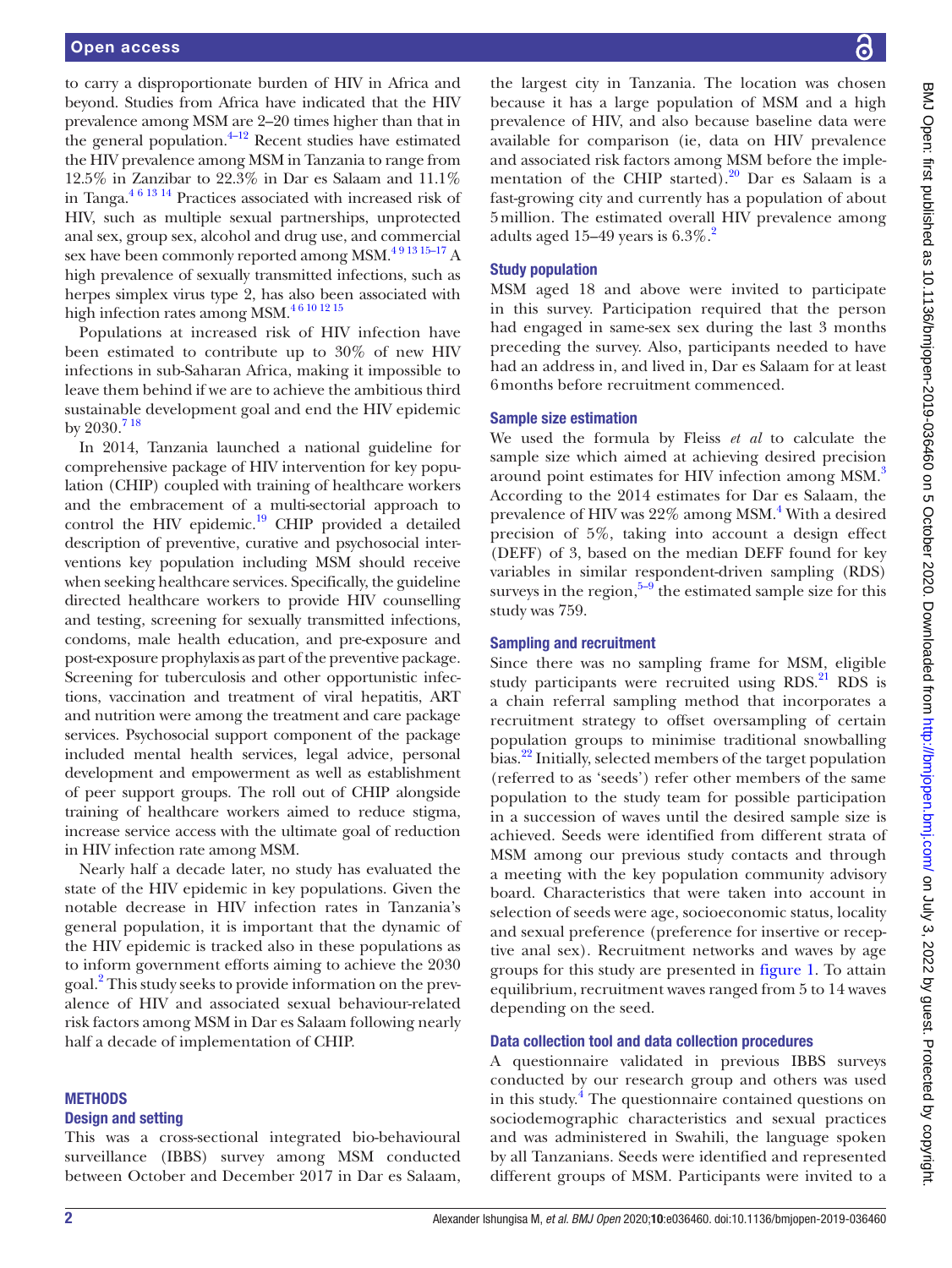

<span id="page-2-0"></span>Figure 1 Recruitment networks by age groups.

recruitment centre where they were provided with information about the study and asked if they would consent to participate in it. All study participants gave informed consent to take part in the research, and face-to-face interviews using Android tablets equipped with an Open Data Kit for recording of data. Following the interviews, HIV pre-test counselling was carried out before participants were offered to test for HIV. All participants received health education and condoms after the interview and were compensated for their transportation to the study site at a rate of 8000 Tanzanian shillings (equivalent to US\$4) per person, as agreed on with MSM representatives and approved by the ethical committee of the Muhimbili University of Health and Allied Sciences. Evidence indicate that water-based lubricants are effective in HIV prevention when used during anal sexual intercourse. However, we could not provide such commodities in this study due to the fact that they were not part of HIV preventive commodities listed in the 2016 revised national guideline for CHIP of which the project abided to.

## Patient and public involvement

Participants were involved in the design of the RDS, study implementation and dissemination. Results from this study were presented in the key population advisor board meeting where the study population is represented.

## Laboratory testing

HIV testing followed the national testing algorithm. All samples were tested using the SD Bioline HIV-1/2 3.0 rapid test (Standard Diagnostics, Korea). Non-reactive results were considered negative for HIV, whereas reactive results were subsequently tested with Uni-Gold HIV-1/2 (Trinity Biotech, Ireland). Discrepant results were resolved by Enzygnost HIV Integral II Antibody/ Antigen ELISA (Siemens, Germany).

## Data analysis

STATA V.15 and the RDSAT statistical package were used for analysis of data emanating from this survey. Data were weighted to control for network size and the clustering resulting from variations in selection probability and networks sizes.<sup>21</sup> Categorical variables were summarised by calculating weighted proportions, and differences in proportions were examined using  $\chi^2$  test. Median and IQR were used to summarise continuous variables. Bivariate analyses and multivariate logistic regression models were used to measure associations between various risk factors and HIV infection. All exposure variables with a p≤0.2 in bivariate analysis were included into a multivariate model. Crude and adjusted OR (OR and AOR, respectively) for potential confounders with corresponding 95% CIs are reported. All analyses were two-tailed and the significance level was set at 5%.

## RESULTS

During the study period, 777 eligible MSM consented to participate in the study and gave blood for HIV testing. Their overall mean age was  $26.0$  years (SD  $\pm 7.1$ ) with the largest proportion (34.8%) being 20–24 years old. A majority had competed either primary (44.8%) or secondary  $(48.4\%)$  education. Three-quarters  $(78.9\%)$ reported to have never married, 71.1% were born and raised in Dar es Salaam and half (50.6%) lived with their family. The median monthly income was 160000 Tanzanian shillings (IQR 80000–300000), with one-third (34.3%) reporting a monthly income above 200000 Tanzanian shillings [\(table](#page-3-0) 1).

## Sexual practices and risks

The median age at anal sexual debut was 16 years (IQR: 14–18). Half  $(51.1\%)$  of the study participants reported to have had sex with a woman. Of those who had had sex with a non-paying male partner in the past month, more than half reported to have had either insertive (57.3%) or receptive (64.3%) sex with two or more partners. Use of condoms during last anal sex with a receptive nonpaying partner was reported by 9.3%. Transactional sex was common among the study participants, with onethird (32.6%) reporting to have paid another man for sex during the past month prior to the survey, and nearly three-quarters (69.5%) reported to have sold sex in the same period. A total of 80.2% had sold sex during the 1-year period preceding the survey. While the proportion of participants who had used condoms with paid partners in the past month was 28.7%, condom use with paying partners in the past month was as high as 80.0%. About 15% of participants reported to have experienced condom breakage while having anal sex during the past month. Just above a quarter (26.2%) said they had engaged in group sex at least once in their lifetime [\(table](#page-3-1) 2).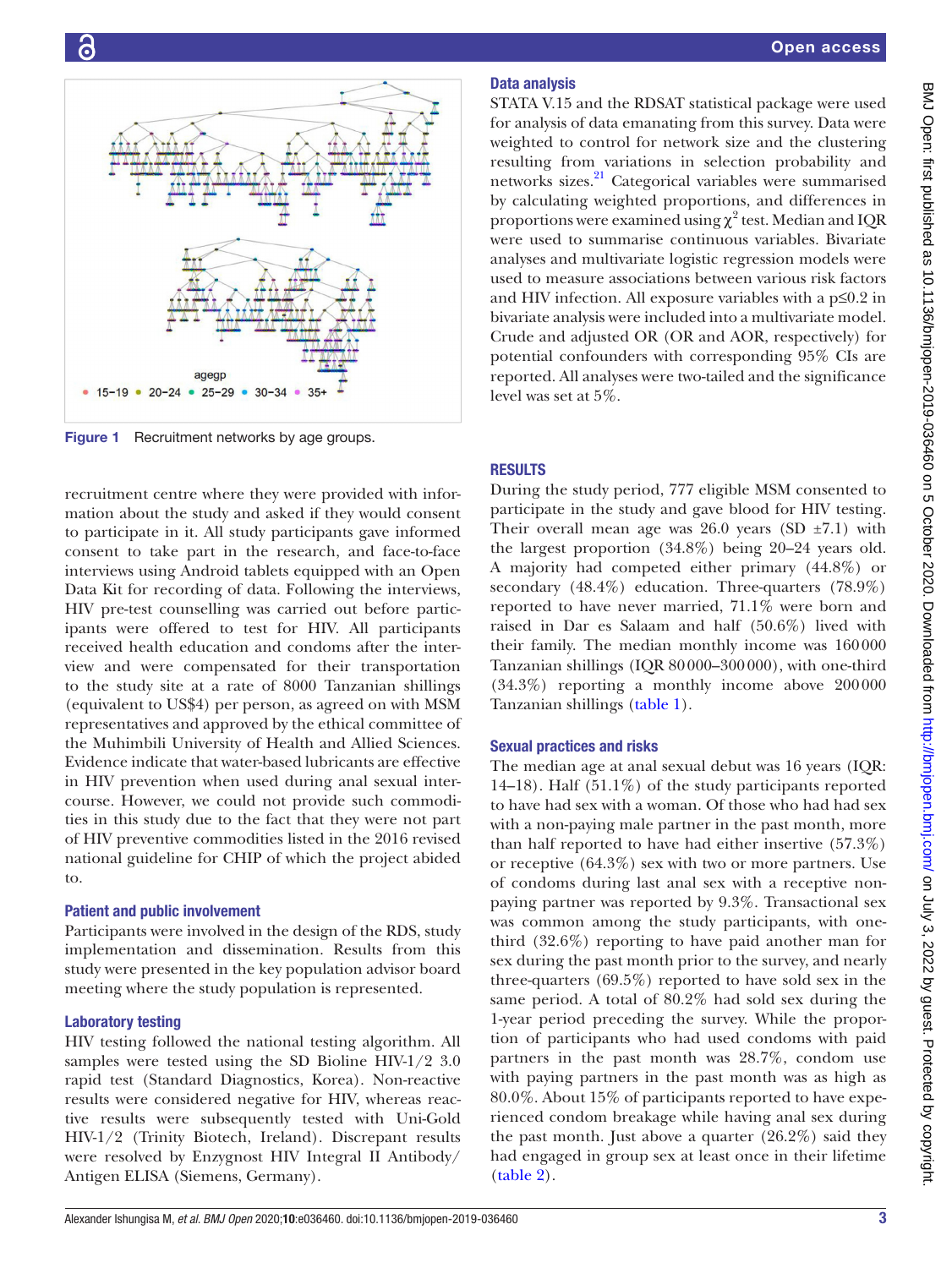<span id="page-3-0"></span>

| Table 1                           | Comparison of HIV prevalence by socio-<br>demographic characteristics among MSM in Dar es Salaam,<br>Tanzania (N=777) |                                                              |                                                           |         |  |
|-----------------------------------|-----------------------------------------------------------------------------------------------------------------------|--------------------------------------------------------------|-----------------------------------------------------------|---------|--|
| Variable                          | Category                                                                                                              | $n$ (%)                                                      | <b>HIV positive</b><br>$n$ (%)                            | P value |  |
| Age<br>groups<br>(years)          | $15 - 19$<br>$20 - 24$<br>$25 - 29$<br>$30 - 34$                                                                      | 134 (17.3)<br>271 (34.8)<br>152 (19.6)<br>105 (13.5)         | 6(4.45)<br>28 (10.3)<br>24 (15.8)<br>18 (17.0)            | 0.004   |  |
| Education<br>level                | $\geq 35$<br>No formal<br>Primary<br>Secondary<br>Above<br>secondary                                                  | 115 (14.8)<br>21(2.7)<br>348 (44.8)<br>376 (48.4)<br>32(4.1) | 20 (17.4)<br>3(14.3)<br>43 (12.4)<br>43 (11.4)<br>7(21.9) | 0.385   |  |
| <b>Marital</b><br>status          | <b>Never</b><br>married<br>Married/<br>cohabiting<br>Divorced/<br>separated                                           | 613 (78.9)<br>84 (10.8)<br>80 (10.3)                         | 67 (10.9)<br>14 (16.7)<br>35 (20.0)                       | 0.114   |  |
| Time lived<br>in Dar es<br>Salaam | Born and<br>raised<br>Not born                                                                                        | 552 (71.1)<br>225 (28.9)                                     | 63 (11.4)<br>33 (14.7)                                    | 0.38    |  |
| Income<br>past<br>month<br>(TZS)  | $<$ 50000<br>$50000 -$<br>120000<br>$120001 -$<br>200000<br>>200000                                                   | 133(17.1)<br>151 (19.4)<br>227 (29.2)<br>266 (34.3)          | 18 (13.5)<br>20 (13.3)<br>29 (12.8)<br>29 (10.9)          | 0.841   |  |
| Currently<br>living with          | Alone<br>Family<br>Boyfriend<br>Wife/<br>girlfriend                                                                   | 304 (39.1)<br>393 (50.6)<br>50 (6.4)<br>30(3.9)              | 39 (12.8)<br>42 (10.7)<br>11 (22.0)<br>4(14.3)            | 0.219   |  |

MSM, men who have sex with men; TZS, Tanzanian shilling.

#### HIV prevalence

The weighted prevalence of HIV was 8.3% (95% CI: 6.3%– 10.9%). The prevalence increased linearly with age and was significantly higher among those who had had sex with a woman in the past year  $(11.1\% \text{ vs } 5.5\%, \text{p=0.023})$ , among those who had used a condom with their last non-paying partner  $(34.2\% \text{ vs } 12.0\%, \text{ p=0.002})$ , among those who had not used a condom with last paying partner (13.9% vs 7.4%, p=0.041) and among those reporting condom breakage during last anal sex  $(24.1\% \text{ vs } 7.7\%, \text{ p<0.0001}).$ Having engaged in group sex was also associated with higher HIV prevalence (13.0% vs 6.6%, p=0.015).

## Comparison of HIV prevalence between 2014 and 2017

In 2014, 753 MSM participated in a survey conducted by the same research group that carried out the present study.

ဥ

<span id="page-3-1"></span>Table 2 HIV prevalence by selected sexual behaviour characteristics among MSM in Dar es Salaam, Tanzania (N=777)

|                                                        |                | <b>HIV positive</b> |           |         |
|--------------------------------------------------------|----------------|---------------------|-----------|---------|
| Variable                                               | Category       | N (%)               | n (%)     | P value |
| Age at                                                 | <15            | 348 (43.4)          | 49 (8.3)  | 0.979   |
| first sexual                                           | $16 - 18$      | 266 (33.9)          | 29 (8.0)  |         |
| intercourse                                            | >18            | 163 (22.7)          | 18(8.7)   |         |
| Had sex with                                           | Yes            | 377 (51.1)          | 29 (5.5)  | 0.023   |
| a woman in<br>past 1 year                              | No             | 400 (48.9)          | 67 (11.2) |         |
| Bought sex                                             | Yes            | 320 (37.6)          | 41 (9.6)  | 0.376   |
| past 1 year                                            | No             | 457 (62.4)          | 55(7.5)   |         |
| Sold sex past                                          | Yes            | 644 (80.2)          | 84 (9.1)  | 0.108   |
| 1 year                                                 | No             | 133 (19.8)          | 12(5.0)   |         |
| Number of                                              | $\overline{1}$ | 109 (42.7)          | 10(7.9)   | 0.067   |
| non-paying<br>insertive male<br>partners past<br>month | 2 and<br>above | 184 (57.3)          | 19 (10.3) |         |
| Number of                                              | 1              | 46 (35.7)           | 12 (29.3) | 0.489   |
| non-paying                                             | 2 and          | 109 (64.3)          | 37 (33.9) |         |
| receptive<br>male partners<br>in past month            | above          |                     |           |         |
| Used a                                                 | Yes            | 73 (9.3)            | 25 (34.2) | 0.002   |
| condom with<br>last receptive<br>non-paying<br>partner | <b>No</b>      | 450 (90.7)          | 54 (12.0) |         |
| Paid another                                           | Yes            | 191 (32.6)          | 13 (6.9)  | 0.717   |
| man for anal<br>sex past<br>month                      | No             | 586 (67.4)          | 30(5.1)   |         |
| Used a                                                 | <b>No</b>      | 554 (71.3)          | 75 (13.5) | 0.059   |
| condom with<br>last paid male<br>partner               | Yes            | 223 (28.7)          | 21(9.4)   |         |
| Sold sex to                                            | Yes            | 540 (69.5)          | 54 (10.0) | 0.771   |
| another man<br>in past month                           | <b>No</b>      | 237 (30.5)          | 21 (8.9)  |         |
| Used a                                                 | <b>No</b>      | 108 (20.0)          | 8(7.4)    | 0.041   |
| condom with<br>last paying<br>male partner             | Yes            | 432 (80.0)          | 60 (13.9) |         |
| Had a                                                  | Yes            | 102 (15.1)          | 31(24.1)  | < 0.001 |
| condom break<br>during anal<br>sex in past<br>month    | No             | 395 (84.9)          | 49 (7.7)  |         |
| Ever                                                   | Yes            | 232 (26.2)          | 43 (13.0) | 0.015   |
| participated in<br>group sex                           | <b>No</b>      | 545 (73.8)          | 53 (6.6)  |         |

MSM, men who have sex with men.

The mean age in 2014 was 26.5 years (95%CI: 26.1–27.1) while the mean age in  $2017$  was  $26.0$  years  $(95\% \text{ CI: } 25.5-$ 26.5). The age composition of samples therefore did not differ between the two surveys (p<0.0001). No significant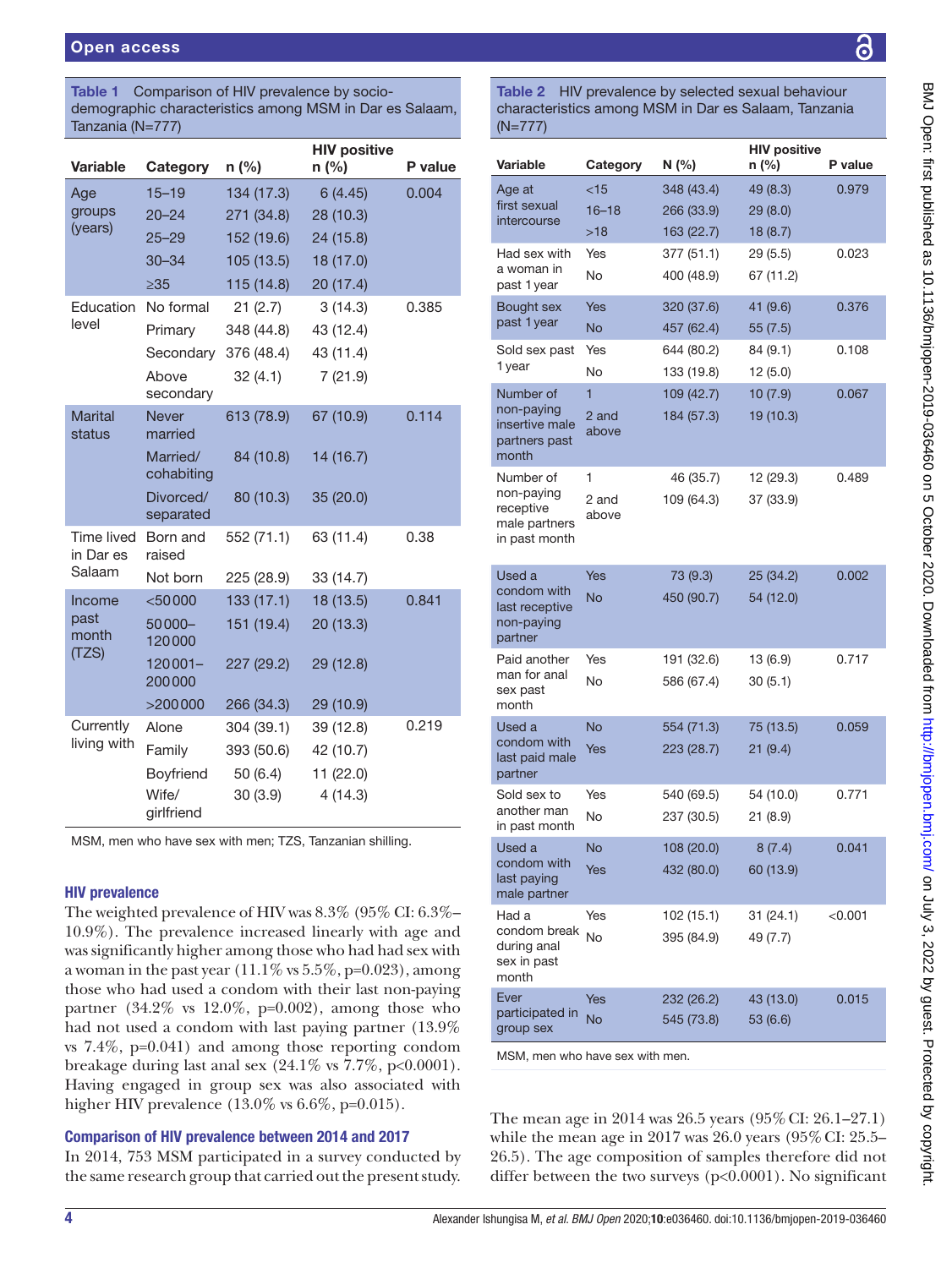<span id="page-4-0"></span>Table 3 Comparison of sociodemographic characteristics of the 2014 and 2017 survey samples

| Demographic characteristic               | $2014 \, (%)$ | 2017 (%) |  |  |
|------------------------------------------|---------------|----------|--|--|
| Age (years)                              |               |          |  |  |
| < 24                                     | 46.3          | 52.1     |  |  |
| $25 - 34$                                | 41.2          | 33.1     |  |  |
| >35                                      | 12.4          | 14.8     |  |  |
| Level of education                       |               |          |  |  |
| No formal education                      | 1.1           | 2.7      |  |  |
| Some or completed primary<br>education   | 42.9          | 44.8     |  |  |
| Some or completed secondary<br>education | 52.9          | 48.4     |  |  |
| Post-secondary education                 | 3.1           | 4.1      |  |  |
| Marital status                           |               |          |  |  |
| Single                                   | 83.2          | 78.9     |  |  |
| Married/cohabiting                       | 5.9           | 10.8     |  |  |
| Separated/divorced/widower               | 6.9           | 10.3     |  |  |
| Current living arrangement               |               |          |  |  |
| With family                              | 52.5          | 50.6     |  |  |
| Alone                                    | 35.3          | 39.1     |  |  |
| <b>Boyfriend</b>                         | 5.7           | 6.4      |  |  |
| Wife/girlfriend                          | 6.0           | 3.9      |  |  |
| Occupation                               |               |          |  |  |
| Petty trader                             | 39.8          | 39.1     |  |  |
| Employed                                 | 17.9          | 22.4     |  |  |
| Self-employed                            | 33.2          | 42.3     |  |  |
| Other                                    | 6.5           | 9.3      |  |  |

statistical differences in other sociodemographic characteristics were observed between the two samples ([table](#page-4-0) 3). However, the estimated HIV prevalence in 2017 was less than half that of 2014 (8.3% vs 22.3%, p<0.001).

#### Independent risk factors for HIV

The results of bivariate and multivariate logistic regression of independent risk factors for HIV infection are presented in tables [4 and 5](#page-4-1). HIV prevalence increased with age, with men aged 25 years and above having four times higher risk of infection than those who were between 15 and 19 years. Having had two or more receptive non-paying male sexual partners in the last month before the survey was associated with higher odds of HIV infection (AOR=3.0; 95%CI: 1.8–12.0). Having used a condom during last sex with a non-paying partner was also associated with increased risk of testing positive for HIV (AOR=4.1; 95%CI: 1.4–7.8) and those who had ever engaged in group sex had three times higher odds of being HIV positive (AOR=3.4; 95%CI: 1.7–13.6). On the other hand, condom use during last anal sex with a paying partner (AOR=0.4, 95%CI: 0.2–0.9) was associated with 60% lower odds of HIV infection.

<span id="page-4-1"></span>Table 4 Weighted logistic regression modelling of the association between sociodemographic factors and HIV among MSM in Dar es Salaam, Tanzania

|  | Variable                          | Category                   | OR (95% CI)             | <b>AOR</b><br>(95% CI)* | P<br>valuet |
|--|-----------------------------------|----------------------------|-------------------------|-------------------------|-------------|
|  | Age groups                        | $15 - 19$                  | $\overline{\mathbf{1}}$ | 1                       |             |
|  | (years)                           | 20–24                      | $2.3(0.9 - 5.4)$        | $2.3(0.9 - 5.6)$        | 0.061       |
|  |                                   | 25–29                      | $3.5(1.5 - 8.4)$        | $3.9(1.6-9.5)$          | 0.003       |
|  |                                   | $30 - 34$                  | $3.8(1.6-9.3)$          | $4.1(1.6 - 10.4)$       | 0.003       |
|  |                                   | $35+$                      | $3.9(1.6-9.3)$          | $4.0(1.4 - 5.3)$        | 0.004       |
|  | Education                         | No formal                  | 1                       |                         |             |
|  | level                             | Primary                    | $0.9(0.3 - 2.5)$        |                         |             |
|  |                                   | Secondary                  | $1.8(0.3 - 2.4)$        |                         |             |
|  |                                   | Above<br>secondary         | $1.5(0.5 - 5.3)$        |                         |             |
|  | <b>Marital</b>                    | Never married              | 1                       | 1                       |             |
|  | status                            | Married/<br>cohabiting     | $0.5(0.9-1.6)$          | $1.0(0.5 - 2.2)$        | 0.990       |
|  |                                   | Divorced/<br>separated     | $1.7(1.1 - 2.9)$        | $1.3(0.7 - 2.3)$        | 0.375       |
|  | Time lived<br>in Dar es<br>Salaam | Born and<br>raised         | $0.4(0.1-1.1)$          | $0.4(0.1-1.3)$          | 0.117       |
|  |                                   | $1-5$ years                | $0.6(0.2 - 1.0)$        | $0.6(0.2 - 1.3)$        | 0.386       |
|  |                                   | 6 and above<br>years       | $0.5(0.2 - 1.6)$        | $0.4(0.1 - 1.2)$        | 0.147       |
|  | Income<br>past month<br>(TZS)     | $<$ 50000                  | 1                       |                         |             |
|  |                                   | 50000-120000 1.0 (0.5-1.8) |                         |                         |             |
|  |                                   | 121000-<br>200000          | $0.9(0.6-1.6)$          |                         |             |
|  |                                   | >200000                    | $0.8(0.5-1.4)$          |                         |             |
|  | Currently<br>living with          | Alone                      | 1                       |                         |             |
|  |                                   | Family                     | $0.8(0.6-1.5)$          |                         |             |
|  |                                   | Boyfriend                  | $1.7(0.9 - 3.1)$        |                         |             |
|  |                                   | Wife/girlfriend            | $1.1(0.4 - 2.9)$        |                         |             |

\*Adjusted for all variables in the table with p value of ≤0.2 in the bivariate model.

†P value for adjusted OR.

AOR, adjusted OR; MSM, men who have sex with men; TZS, Tanzanian shilling.

## **DISCUSSION**

This study examined HIV prevalence among MSM in Dar es Salaam after the national guideline for CHIP had been under implementation in Tanzania since 2014. The estimated HIV prevalence was 8.3% (95% CI: 6.3%–10.9%), as compared with 22.3% (95% CI: 18.7%–26.4%) in 2013[.4](#page-7-2) This observation suggests that the HIV prevalence in this population has decreased by 62% over the past 5 years. The observed decline is substantial and statistically significant. The sociodemographic characteristics of the 2014 and 2017 survey samples did not differ significantly, suggesting that differences in the study population structure may not explain the observed decline. The difference from 2014 would be even greater if our current estimates were compared with another study conducted among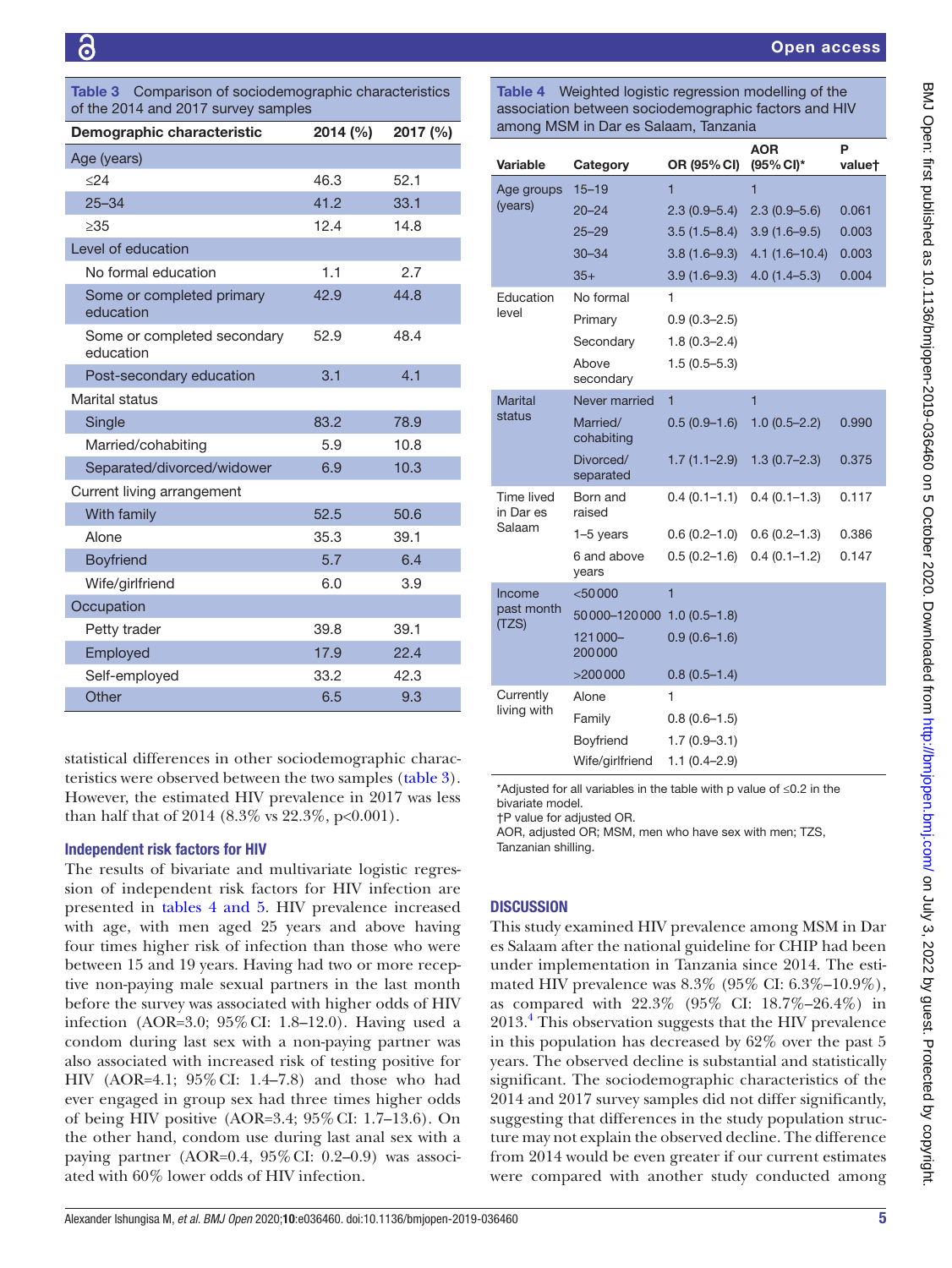es Salaam, Tanzania

| oo Odiddi ii, Taricariid<br><b>Variable</b>  | Category    | OR (95% CI)       | AOR (95% CI)*     | P valuet       |
|----------------------------------------------|-------------|-------------------|-------------------|----------------|
| Age at sexual debut (years)                  | $\leq 15$   |                   |                   |                |
|                                              | $16 - 18$   | $0.8(0.5-1.2)$    |                   |                |
|                                              | $>18$       | $0.8(0.5-1.3)$    |                   |                |
| Had sex with a woman past 12 months          | <b>No</b>   | 1                 | 1                 |                |
|                                              | Yes         | $0.5(0.3 - 0.7)$  | $0.9(0.6-1.2)$    | 0.861          |
| Bought sex past 1 year                       | <b>No</b>   | 1                 | 1                 |                |
|                                              | Yes         | $1.1(0.7-1.4)$    | $1.7(0.6 - 3.0)$  | 0.37           |
| Sold sex past 1 year                         | Yes         | 1                 |                   |                |
|                                              | No          | $0.8(0.2 - 5.1)$  |                   |                |
| Number of male receptive partners where no   | 1           | 1                 | 1                 |                |
| payment is involved past month               | 2 and above | $1.6(1.1 - 7.5)$  | $3.0(1.8 - 12.0)$ | $\overline{0}$ |
| Number of non-paying insertive male partners | 1           | 1                 | 1                 |                |
| past month                                   | 2 and above | $1.5(0.5 - 11.2)$ | $1.6(0.4 - 23.1)$ | 0.531          |
| Used a condom with last receptive non-paying | <b>No</b>   | $\blacksquare$    | $\overline{1}$    |                |
| partner                                      | Yes         | $3.1(1.2 - 7.2)$  | $4.1(1.4 - 7.8)$  | $\overline{0}$ |
| Paid another man for anal sex past month     | <b>No</b>   | 1                 | 1                 |                |
|                                              | Yes         | $1.5(0.5-9.2)$    | $1.6(0.6 - 11.8)$ | 0.142          |
| Used a condom with last paid male partner    | <b>Yes</b>  |                   | 1                 |                |
|                                              | <b>No</b>   | $1.1(0.5-2.1)$    | $1.5(0.7-3.0)$    | 0.284          |
| Used a condom with last paying male partner  | Yes         | 1                 | 1                 |                |
|                                              | <b>No</b>   | $0.6(0.3-1.0)$    | $0.4(0.2 - 0.9)$  | 0              |
| Sold sex to another man past month           | <b>No</b>   | 1                 | 1                 |                |
|                                              | <b>Yes</b>  | $1.3(0.7-2.2)$    | $2.5(0.7-8.5)$    | 0.156          |
| Had a condom break during anal sex in past   | <b>No</b>   |                   |                   |                |
| month                                        | Yes         | $1.5(1.7-3.6)$    | $1.2(0.7-2.1)$    | 0.431          |
| Ever participated in group sex               | <b>No</b>   | 1                 | 1                 |                |
|                                              | <b>Yes</b>  | $3.1(1.2 - 15.6)$ | $3.4(1.7-13.6)$   | $\mathbf{0}$   |

Table 5 Weighted logistic regression modelling of association between sex-related risk factors and HIV among MSM in Dar

\*Adjusted for all variables in the table with p value of ≤0.2 in the bivariate model.

†P value for adjusted OR.

AOR, adjusted OR; MSM, men who have sex with men.

MSM in Dar es Salaam that year. That study (although based on a sample of only 200 MSM) reported an HIV prevalence of 30.2% among MSM.<sup>[6](#page-7-10)</sup>

The present survey is the first study ever to report declining HIV prevalence among MSM in Tanzania. The decline echoes the dynamic of the overall HIV situation in Tanzania, where HIV prevalence in the general population has been steadily decreasing over the past decade, from 7.0% in 2003 to  $4.7\%$  in 2016.<sup>23</sup> Similar trends of decreasing HIV prevalence in key population groups alongside that in the general population have also been reported elsewhere.<sup>7923</sup>

Despite the reported decrease, the HIV prevalence among MSM is still two times as high as that among men in the general population in Dar es Salaam. For this reason, recent calls for continued efforts to address HIV in highrisk populations made by the authors of a systematic

review of the global epidemiology of HIV among MSM<sup>[8](#page-7-11)</sup> is still very relevant also in Dar es Salaam.

Sexual practices associated with HIV risk continue to be common among MSM in Dar es Salaam, and were significantly associated with HIV seropositivity. A substantial proportion of men have multiple sexual partnerships and engage in group sex, as has also been reported earlier both in Tanzania and elsewhere in Sub-Saharan Africa.<sup>45</sup> 12 24 25

Men aged 25 and above had higher HIV prevalence than those who were younger in this study, similar to what has been reported earlier in Dar es Salaam and elsewhere in Africa[.4 5 10 11](#page-7-2) A higher HIV prevalence among older men may reflect accumulation of risk over time and/ or higher survival following ongoing efforts to improve linkage to care for people testing positive for HIV. The most recent AIDS indicator survey in Tanzania reported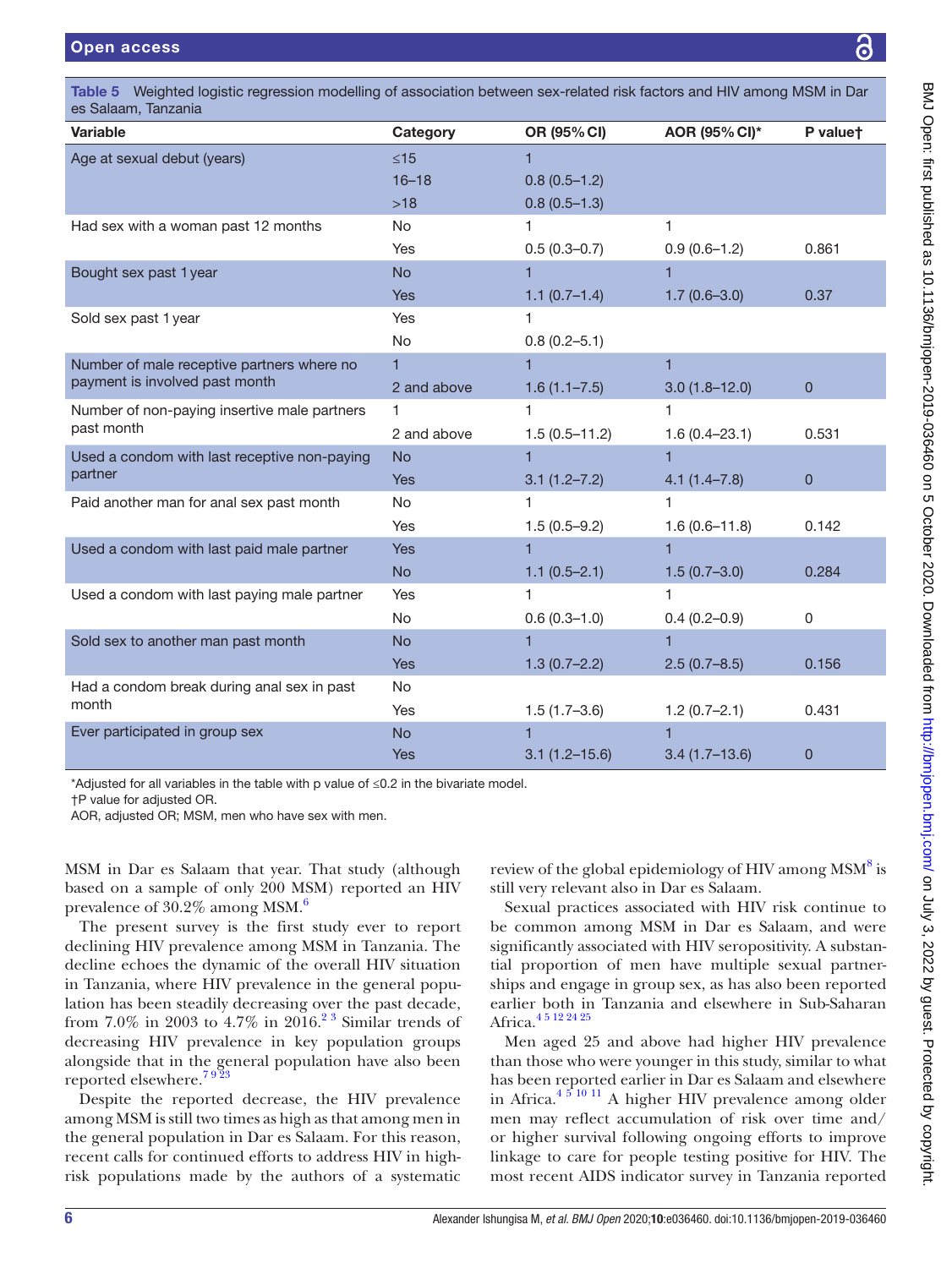that 90.9% of persons who were between 15 and 64 years of age and who knew their HIV status indicated that they were on antiretroviral treatment, and 87.7% were virally suppressed.<sup>[2](#page-7-1)</sup> However, HIV testing coverage in the country is still low with only 52.2% of people living with HIV knowing their HIV status (in the  $15-64$  age bracket).<sup>[2](#page-7-1)</sup>

More than half of our study participants reported to have had sex with more than two partners. Moreover, transactional sex was very common in this population, with 64% reporting to have paid for sex during the past month, and 79% reporting to have sold sex during the last month. However, a striking finding was that condom use was very common among MSM who engaged in commercial sex. Condom use during last commercial sex was reported by a total of 80% of the study participants as compared with  $49\%$  in  $2014<sup>4</sup>$  A significant increase in condom use among MSM following preventive education has recently been reported in a cohort of MSM in west Africa. $23$  We found that condom use with paying partners (commercial sex) was associated with a 60% lower likelihood of HIV infection in this study. This increase in protected commercial sex may partly explain the decreased HIV prevalence observed in this study.

On the other hand, condom use with regular (nonpaying) partners was low in this study (9.3%), but comparable to that found in other studies of key populations in Tanzania. $^{26}$  Low perceived susceptibility and a sense of trusting a regular partner are factors that have been associated with condom-less sex. $27 28$  Worth noting in this study is the finding that condom use with regular partners was significantly associated with HIV seropositivity. It is possible that this reflects that some HIV-positive MSM use condoms when they engage in sex to ensure the safety of their partners. This has also been reported in other studies in Asia and Africa.<sup>17 29 30</sup>

As was the case in our 2014 study among MSM in Dar es Salaam, nearly one-third of the study participants reported to have engaged in group  $sex$ ,<sup>[4](#page-7-2)</sup> and group  $sex$ was associated with HIV infection. This underscores the need for tailored preventive messaging addressing safer group sex in implementing the CHIP. $^{218}$ 

The results of this study should be interpreted in light of the following limitations. First, the cross-sectional nature of the survey limits causal inference of the risk factors for HIV infection identified. However, most of the risk factors reported have also been studied and reported in welldesigned longitudinal studies. Second, participants were recruited using RDS methodology which is not a random sampling methodology. Despite the fact that we used special statistical software (RDSAT) and controlled for network sizes during analysis, we acknowledge the potential for bias. Third, we collected sensitive sexual behaviour data which are subject to desirability bias. The design of the questionnaire, interviewers' training, privacy setting of interview venues and establishment of good rapport with participants were put in place to reduce desirability reporting. And fourth, we have attributed the observed decrease in HIV prevalence to the implementation of

the national guideline for CHIP based on the before and after design consideration. We acknowledge that the 2014 and the current survey of 2017 were not designed to assess the effectiveness of CHIP implementation and our conclusion may be confounded by many factors.

On the other hand, this survey was the largest MSM survey in Tanzania and Africa at large and included seeds from various MSM strata (demographic and sexual characteristics) with potentially high external validity of the results presented.

#### **CONCLUSION**

The HIV prevalence among MSM in Dar es Salaam has decreased by more than half over the past 5 years, coinciding with the implementation of the CHIP in Tanzania. Despite the considerable decrease, the HIV prevalence in this population still remains two times as high as that among men in general. More condom-protected anal sex could have played a role in the declining HIV prevalence among MSM. Efforts to promote safer sex among men who engage in multiple sexual partnerships and group sex are called for. The roll out of new intervention measures, such as pre-exposure prophylaxis, could significantly contribute in the ongoing efforts to end the epidemic.

#### Author affiliations

<sup>1</sup> Behavioral Sciences, Muhimbili University of Health and Allied Sciences, Dar es Salaam, United Republic of Tanzania

<sup>2</sup>Medical Botany, Plant Breeding and Agronomy, Muhimbili University of Health and Allied Sciences, Dar es Salaam, United Republic of Tanzania

3 Department of Community Medicine and Global Health, University of Oslo, Oslo, **Norway** 

<sup>4</sup>Public Health and Social Sciences, Muhimbili University of Health and Allied Sciences, Dar es Salaam, United Republic of Tanzania

5 National AIDS Control Programme, Ministry of Health, Tanzania National AIDS Control Program, Dar es Salaam, United Republic of Tanzania

<sup>6</sup>National AIDS Control Programme, Ministry of Health, Kilimanjaro Christian Medical University College, Moshi, United Republic of Tanzania

<sup>7</sup> Section of Biostatistics, University of Copenhagen, Kobenhavns, Denmark

<sup>8</sup>Global Health Section, University of Copenhagen, Copenhagen, Denmark

<sup>9</sup> Epidemiology, Muhimbili University of Health and Allied Sciences, Dar es Salaam, United Republic of Tanzania

<sup>10</sup>Department of Sychiatry and Mental Health, Muhimbili University of Health and Allied Sciences, Dar es Salaam, United Republic of Tanzania

<sup>11</sup>Department of Behavioral Sciences, Muhimbili University College of Health Sciences, Dar es Salaam, United Republic of Tanzania

<sup>12</sup>Epidemiology and Biostatistics, Muhimbili University Health and Allied Sciences, Dar es Salaam, United Republic of Tanzania

<sup>13</sup>Community Medicine and Global Health, Universitetet i Oslo Avdeling for samfunnsmedisin, Oslo, Norway

Contributors MAI analysed data, interpreted results and drafted the manuscript. EJM designed the study, analysed data and interpreted results. KM, GL, TL, NM, AR, ML and DWM designed the study and interpreted the results. SL and MM collected data and interpreted the results. All authors revised and approved the final version of the manuscript.

Funding The work was supported by funding from Danida Fellowship Centre (DFC) through Project No. 16-P03-TAN and Global Fund to Fight AIDS, Tuberculosis, and Malaria through Tanzania National AIDS Control Programme.

Competing interests None declared.